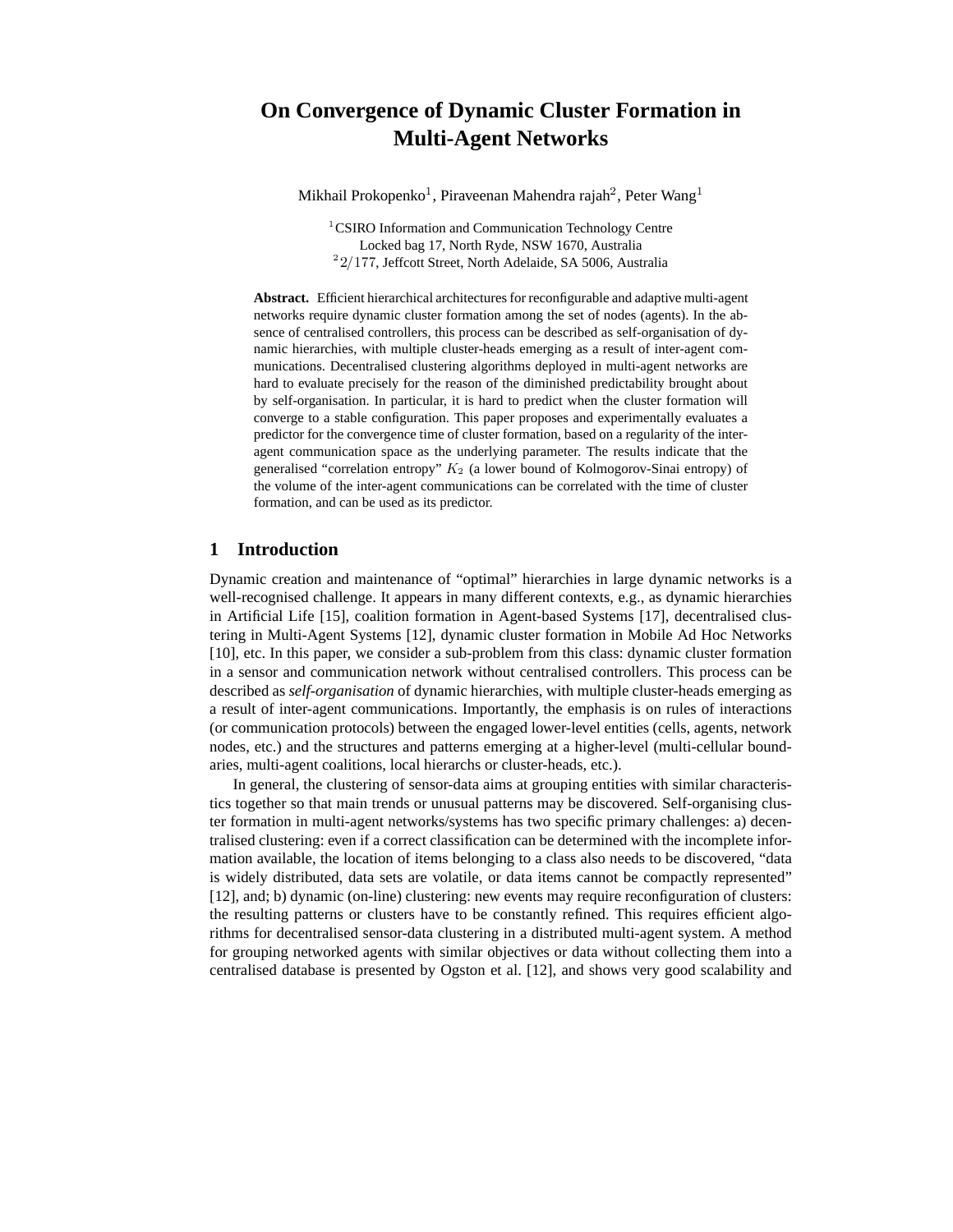speed in comparison with the k-means clustering algorithm. It employs a heuristic for breaking large clusters when required, and a sophisticated technique dynamically matching agents objectives, represented as connections in the multi-agent network.

However, decentralised clustering algorithms deployed in multi-agent networks are hard to evaluate precisely for the reason of the diminished predictability brought about by selforganisation. In particular, it is hard to predict when the cluster formation will converge to a stable configuration. Such a predictive ability is, however, important for deciding whether clusters will form in time for multi-agent diagnostics, being a prerequisite for the overall damage propagation prognosis. The specific objective of this paper is an identification and evaluation of potential predictors for the convergence time of dynamic cluster formation.

In achieving this goal, we analyse two levels of multi-agent dynamics: macro-level, where coordination patterns form and can be observed, and micro-level, where the inter-agent messages are exchanged, creating a multi-agent communication space. We consider irregularity of the inter-agent communication space, and propose it as a possible predictor for our task. This predictor is estimated via the generalised "correlation entropy"  $K_2$  of the underlying time series: the traffic volume of inter-agent communications. The estimates are shown to be correlated with the convergence time of cluster formation.

The experiments required to evaluate the predictor were carried out on a self-monitoring sensor and communication network developed CSIRO-NASA "Ageless" Aerospace Vehicle (AAV) project, in the context of Structural Health Management (SHM). The AAV project is briefly described in the next section, followed by a simplified version of a decentralised adaptive clustering algorithm developed for evaluation purposes. Section 3 presents the proposed predictor for the convergence time of cluster formation, followed by a discussion of the obtained results and future work.

## **2 Adaptive Clustering in Self-organising SHM Networks**

Structural health monitoring and management of complex, safety-critical structures such as aerospace vehicles will ultimately require the development of intelligent networks systems that can process the data from large numbers of sensors; evaluate and diagnose detected damage; form a prognosis for the damaged structure; make decisions regarding response to or repair of the damage; initiate the required actions and monitor their effectiveness [13, 3]. Recently, several essential concepts for self-organising SHM networks as well as their desirable characteristics, such as robustness, reliability and scalability, have been identified in the literature [13, 14]. Some of these concepts are being developed, implemented and tested in the AAV Concept Demonstrator (AAV-CD): a hardware multi-cellular sensing and communication network whose aim is to detect and react to impacts by projectiles that, for a vehicle in space, might be micro-meteoroids or space debris. A stand-alone Asynchronous Simulator capable of simulating the AAV-CD dealing with some environmental effects such as particle impacts of various energies has been developed and used in the reported experiments. The damage sensing network may consists of "cells" (agents) that not only form a physical shell ("skin") for a structure (e.g., an aerospace vehicle), but also have passive sensors detecting elastic waves generated in the "skin" by impacts; and electronic modules, acquiring data from the sensors, running the agent software and controlling the communications with its neighbouring cells. Importantly, a cell should communicate only with immediate neighbours, eliminating single critical points of failure: all data are processed locally, and only information relevant to other regions of the structure is communicated.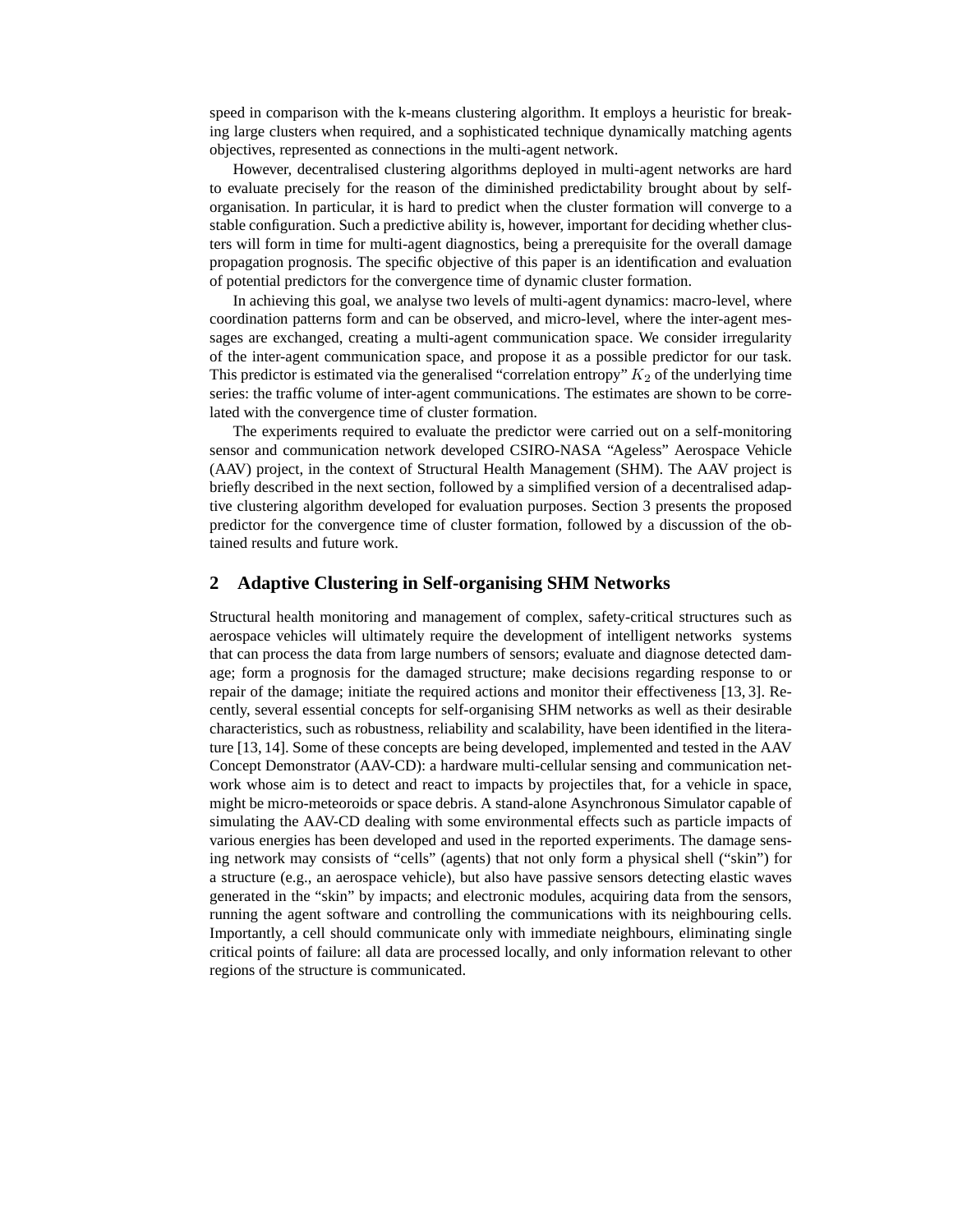Single cells may detect impacts and triangulate their locations, while collections of cells may solve more complex tasks. Some responses could be purely local, while some may require emergence of dynamic reconfigurable structures, with some cells taking the roles of "local hierarchs". A cluster-head may be dynamically selected among the set of nodes and become a local coordinator of transmissions within the cluster. A typical SHM task may require impactdata clusters, logically grouping the cells which detected impacts with energies within a certain band (e.g., non-critical impacts). Moreover, clusters would form and re-form when new damage is detected on the basis of local sensor signals. Importantly, a cluster formation algorithm should be robust to changes caused by new impacts, cells' failures and possible repairs.

As pointed out earlier, our main goal is not a new clustering method *per se*, but rather an analysis of a representative clustering technique in a dynamic and decentralised multi-agent setting, exemplified by the AAV sensor and communication network, *in terms of predictability of its convergence time*. There are some important specific details of our experimental setup which may be relevant to other multi-agent networks: a particular communication infrastructure where each cell is connected only to immediate neighbours; constraints on the communication bandwidth; dynamic scenarios where density of events may vary in time and space; a decentralised architecture without absolute coordinates or id's of individual cells on a large-scale multi-cellular skin. To stay within a generic framework, we abstracted away almost all sensordata features. For example, instead of considering time-domain or frequency-domain impact data, detected and/or processed by cell sensors [13], we represent a cell sensory reading with a single aggregated value ("impact-energy"), define "differences" between cells in terms of this value, and attempt to cluster cells while minimising these "differences". This approach can be relatively easily extended to cases where "differences" are defined in a multi-dimensional space. In short, our focus is on inter-agent communications required by a decentralised clustering algorithm, dynamically adapting to changes, and the convergence time.

#### **2.1 Dynamic Cluster Formation Algorithm**

The algorithm input can be described as a series (a flux) of events (impacts) detected at different times and locations, while the output is a set of non-overlapping clusters, each with a dedicated cluster-head (a network cell) and a cluster map of its followers (cells which detected the impacts) in terms of their sensor-data and relative coordinates. The algorithm is described elsewhere [11] and involves a number of inter-agent messages notifying agents about their sensory data, and changes in their relationships and actions. For example, an agent may send a recruit message to another agent, delegate the role of cluster-head to another agent, or declare "independence" by initiating a new cluster. Most of these and similar decisions are based on the clustering heuristic described by Ogston et al. [12], and a dynamic offset range. This heuristic determines if a cluster should be split in two, and the location of this split.

Each cluster-head (initially, each agent) broadcasts its *recruit* message periodically, with a broadcasting-period, affecting all agents with values within a particular dynamic offset  $\varepsilon$  of the impact-energy data x detected by this agent. Every *recruit* message contains the sensor-data of all current followers of the cluster-head with their relative coordinates (a cluster map). Under certain conditions, an agent, which is not a follower in any cluster, receiving a *recruit* message becomes a follower, stops broadcasting its own *recruit* messages and sends its information to its new cluster-head indicating its relative coordinates and the sensor-data  $x$ . However, there are situations when the receiving agent is already a follower in some cluster and cannot accept a recruit message by itself — a recruit disagreement. In this case, this agent *forwards* the received recruiting request to its present cluster-head. Every cluster-head waits for a certain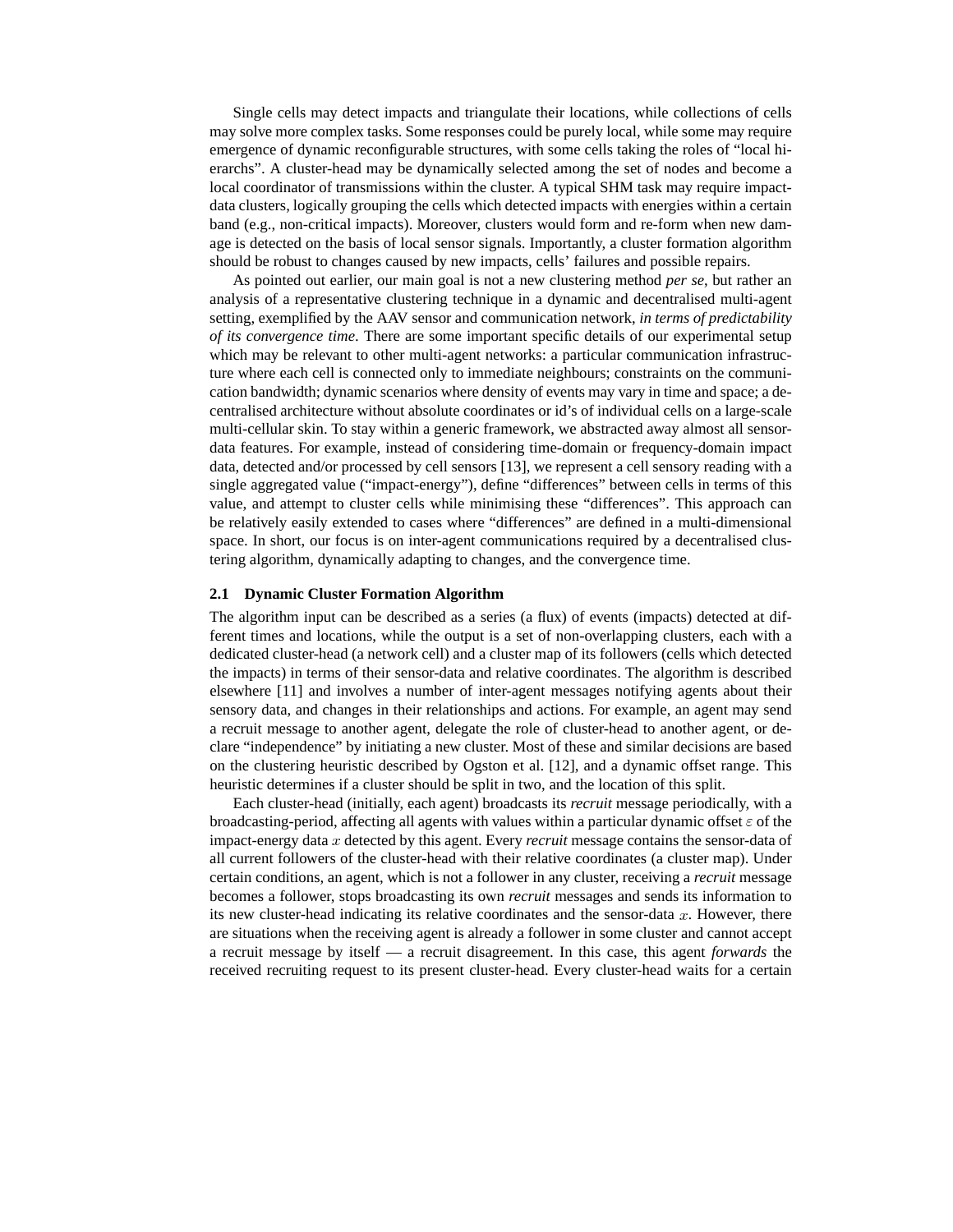period, collecting all such *forward* messages, at the end of which the clustering heuristic is invoked on the union set of present followers and all agents who *forwarded* their new requests.

Firstly, all  $n$  agents in the combined list are sorted in decreasing order according to their impact-energy value  $x$ . Then, a series of all possible divisions in the ordered set of agents is generated. That is, the first ordering is a cluster with all agents in it; the second ordering has the agent with the largest value in the first cluster and all other agents in the second cluster; and so forth (the  $n$ -th division has only the last  $n$ -th agent in the second cluster). For each of these divisions, the quality of clustering is measured by the total square error:

$$
E_j^2 = \sum_{i=1}^z \sum_{x \in A_{i,j}} ||x - m_{i,j}||^2 ,
$$

where z is a number of considered clusters ( $z = 2$  when only one split is considered),  $A_{i,j}$ are the clusters resulting from a particular division and  $m_{i,j}$  is the mean value of the cluster  $A_{i,j}$ . We divide  $E^2$  values by their maximum to get a series of normalised values. Then we approximate the second derivative of the normalised errors per division:

$$
f''(E_j^2) = (E_{j+1}^2 + E_{j-1}^2 - 2E_j^2) / h^2,
$$

where  $h = \frac{1}{n}$ . If the peak of the second derivative is greater than some threshold for a division  $j$ , we split the set accordingly; otherwise, the set will remain as one cluster.

The cluster-head which invoked the heuristic notifies new cluster-heads about their appointment, and sends their cluster maps to them: a *cluster-information* message. When the clustering heuristic is applied, it may produce either one or two clusters as a result. If there are two clusters, the offset of each new cluster-head is modified. It is adjusted in such a way that the cluster-head of the "smaller" agents (henceforth, references like "larger" or "smaller" are relative to the value  $x$ ) can now reach up to, but not including, the "smallest" agent in the cluster of "larger" agents. Similarly, the cluster-head of "larger" agents can now reach down to, but not including, the "largest" agent (the cluster-head) of the cluster of "smaller" agents. These adjusted offsets are sent to the new cluster-heads along with their cluster maps.

There are other auxiliary messages involved in the algorithm but importantly, the cluster formation is driven by three types: *recruit*, *cluster-information*, and *forward* messages. The first two types are periodic, while the latter type depends only on the degree of disagreements among cluster-heads. On the one hand, if there are no disagreements in clustering (for instance, if a clustering heuristic resulted in optimal splits even with incomplete data), then there is no need in *forward* messages. On the other hand, when cluster-heads frequently disagree on formed clusters, the *forward* messages are common. In short, it is precisely the number of *forward* messages traced in time — the traffic volume of inter-agent communications — that we hope may provide an underlying time series  $\{v_t\}$  for our prognostic analysis, as it exhibits both periodic and chaotic features.

The quality of clustering is measured by the weighted average cluster diameter [23], but the algorithm does not guarantee a convergence minimising this criterion. In fact, it may give different clusterings for the same set of agent values, depending on the physical locations of the impact points. The reason is a different communication flow affecting the adjustment of the offsets. Each time the clustering heuristic is executed in an agent, its offsets are either left alone or reduced. The scope of agents involved in the clustering heuristic depends on the order of message passing, which in turn depends on the physical locations of impacts. The adjusted offsets determine which agents can be reached by a cluster-head, and this will affect the result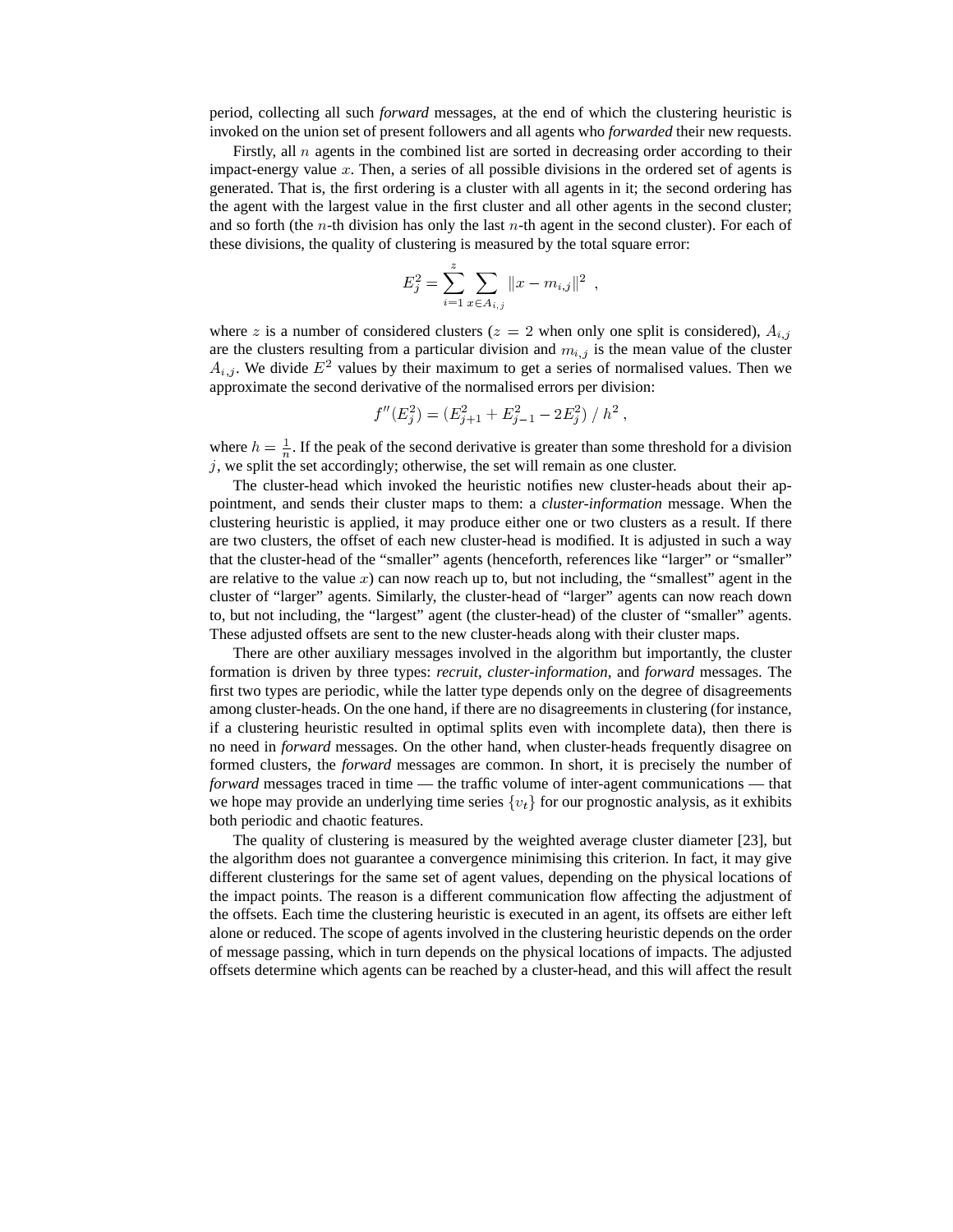of clustering. Therefore, for any set of agent values, there are certain sequences of events which yield better clustering results than others.

We conducted extensive preliminary simulations to determine whether the algorithm is robust and scales well in terms of the quality of clustering and convergence, measured by the number of times the clustering heuristic was invoked before stability is achieved with each data set [11]. Several scenarios were considered. The first scenario kept the network size constant, while increasing the number of impacts detected within it. The second scenario, on the contrary, fixed the number of impacts, while increasing the network size. In other words, the density of impacts was increasing in the first case, and decreasing in the second. Finally, we developed scenarios where impacts appear periodically, with varying periods. While the simulation results show that the algorithm converges and scales well in all cases, and in addition, is robust to dynamics of the sensor-data flux, the convergence time varies significantly (Figure 1), without obvious indicative patterns.



**Fig. 1.** Varying convergence times  $T_s$  for 4 different experiments,  $1 \leq s \leq 4$ .

In the remainder of the paper we focus on our main objective: prediction of the convergence time T, based on regularity of an initial segment  $0, ..., \mathcal{D}$ , where  $\mathcal{D} < T$ , of the "communicationvolume" series  $\{v(t)\}\$ , where  $v(t)$  is the number of *forward* messages at time t.

# **3** The  $K_q(\mathcal{D})$  predictor: Entropy of multi-agent communication-volume

The observed variability of different communication-volume time series may indicate that the underlying dynamics in the phase-space includes both unstable periodic and chaotic orbits, and an unstable fixed-point. It is known that in many experiments, time series often exhibit irregular behavior during an initial interval before finally settling into an asymptotic state which is nonchaotic  $[1]$  — in our case, eventually converging to a fixed-point ( $v_T = 0$ ). The irregular initial part of the series may, nevertheless, contain valuable information: this is particularly true when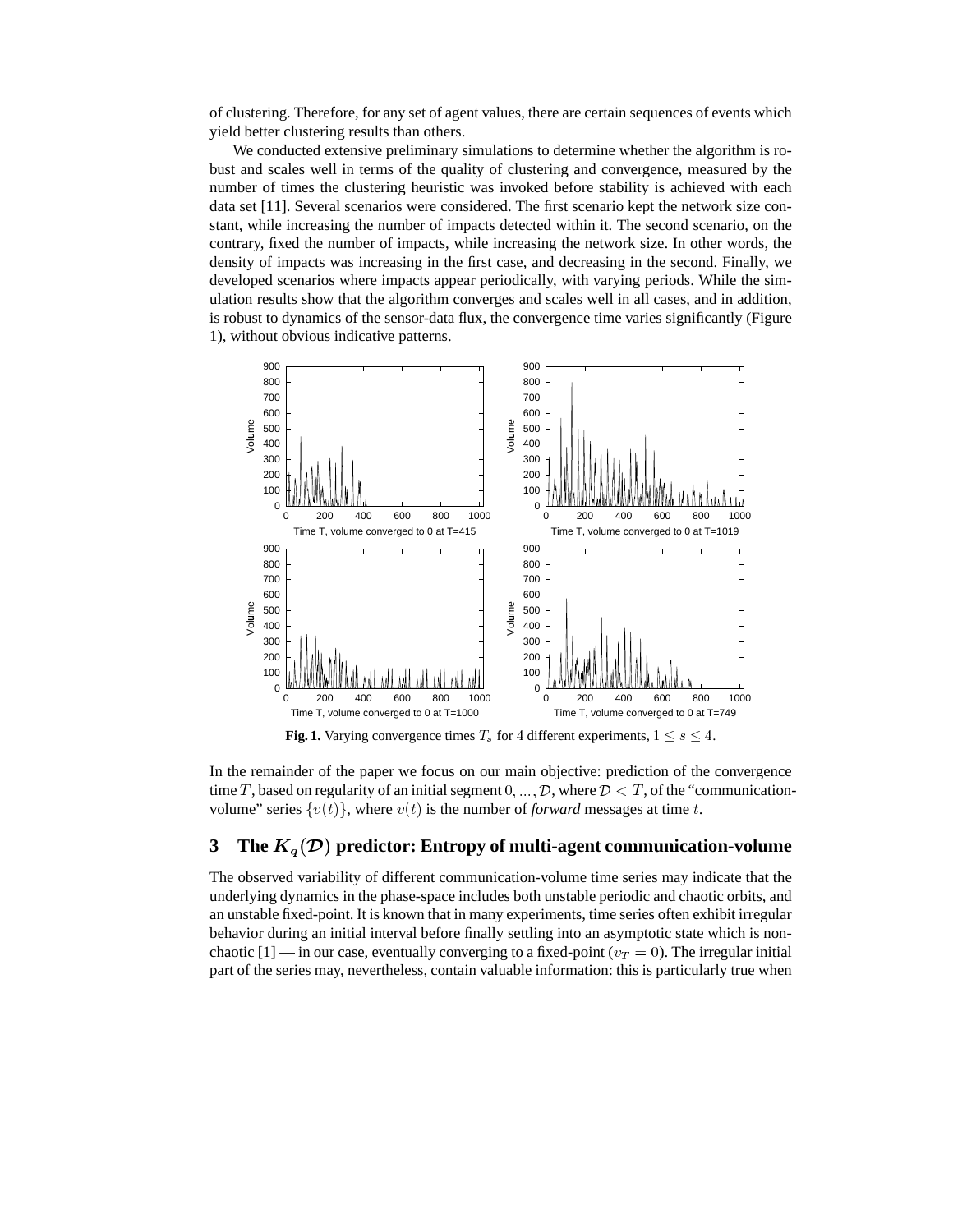the underlying dynamics is deterministic and exhibits *transient chaos* [1, 7]. We believe that the described algorithm for dynamic cluster formation, employing the clustering heuristic and adjustments of the offset  $\varepsilon$ , creates *multi-agent transient chaotic dynamics*.

Our plan is simple: for each experiment  $s$ , a) select an initial segment of length  $D$  of the time series,  $\{v_s^{\mathcal{D}}\}$ ; b) estimate its generalised entropy  $K_q(\mathcal{D})_s$  for a range of estimationdependent parameters (see the description below). Then, c) given the estimates  $K_q(\mathcal{D})_s$  for all the experiments, correlate them with the observed convergence times  $T_s$ , e.g., by using a linear regression  $T = a + bK_q(\mathcal{D})$  and the correlation coefficient  $\rho$  between the series  $\{T_s\}$ and  $\{K_2(\mathcal{D})_s\}$ . This would allow us to predict the time  $T_s$  of convergence to  $v_s(T_s) = 0$ , as  $T_s = a + bK_q(\mathcal{D})_s.$ 

A simple characterisation of the "regularity" of the communication space is provided by the auto-correlation function of an integer delay  $\tau$ :

$$
\gamma_s(\tau) = \sum_{t=\tau+1}^{D} \left[ v_s(t-\tau) - \overline{v_s} \right] \left[ v_s(t) - \overline{v_s} \right] / \sum_{t=1}^{D} \left[ v_s(t) - \overline{v_s} \right]^2. \tag{1}
$$

The auto-correlation is obviously limited to measuring only linear dependencies, and we consider instead a more general and elaborate approach. One classical measure is the Kolmogorov-Sinai (KS) entropy, also known as metric entropy [8, 9, 18]: it is a measure for the rate at which information about the state of the system is lost in the course of time. In other words, it is an entropy per unit time, or an "entropy rate". Suppose that the  $d$ -dimensional phase space is partitioned into boxes of size  $r^d$ . Let  $P_{i_0...i_{d-1}}$  be the joint probability that a trajectory is in box  $i_0$  at time 0, in box  $i_1$  at time  $\Delta t$ , ..., and in box  $i_{d-1}$  at time  $(d-1)\Delta t$ , where  $\Delta t$  is the time interval between measurements on the state of the system (in our case, we may assume  $\Delta t = 1$ , and omit the limit  $\Delta t \rightarrow 0$  in the following definitions). The KS entropy is defined by

$$
K = -\lim_{\Delta t \to 0} \lim_{r \to 0} \lim_{d \to \infty} \frac{1}{d\Delta t} \sum_{i_0...i_{d-1}}^{\infty} P_{i_0...i_{d-1}} \ln P_{i_0...i_{d-1}},
$$
(2)

and more precisely, as a supremum of  $K$  on all possible partitions. This definition has been generalised to the order-q Rényi entropies  $K_q$  [16]:

$$
K_q = -\lim_{\Delta t \to 0} \lim_{r \to 0} \lim_{d \to \infty} \frac{1}{d\Delta t (1-q)} \ln \sum_{i_0 \dots i_{d-1}} P^q_{i_0 \dots i_{d-1}} . \tag{3}
$$

It is well-known that  $K = 0$  in an ordered system, K is infinite in a random system, and K is a positive constant in a deterministic chaotic system. Grassberger and Procaccia [4] considered the "correlation entropy"  $K_2$  in particular, and capitalised on the fact  $K \geq K_2$  in establishing a sufficient condition for chaos  $K_2 > 0$ . The Grassberger and Procaccia (GP) algorithm estimates the entropy  $K_2$  as follows:

$$
K_2 = \lim_{r \to 0} \lim_{d \to \infty} \lim_{N \to \infty} \ln \frac{C_d(N, r)}{C_{d+1}(N, r)},
$$
\n(4)

where  $C_d(r)$  is the correlation integral:

$$
C_d(N,r) = \frac{1}{(N-1)N} \sum_{i=1}^{N} \sum_{j=1}^{N} \Theta(r - ||\mathbf{V}_i - \mathbf{V}_j||).
$$
 (5)

Here  $\Theta$  is the Heaviside function (equal to 0 for negative argument and 1 otherwise), and the vectors  $V_i$  and  $V_j$  contain elements of the observed time series  $\{v(t)\}\$ , "converting" or "reconstructing" the dynamical information in one-dimensional data to spatial information in the  $d$ dimensional embedding space:  $V_{\bm{k}} = (v_k, v_{k+1}, v_{k+2}, \ldots, v_{k+d-1})$  [19]. The norm  $\|V_{\bm{i}} - V_{\bm{j}}\|$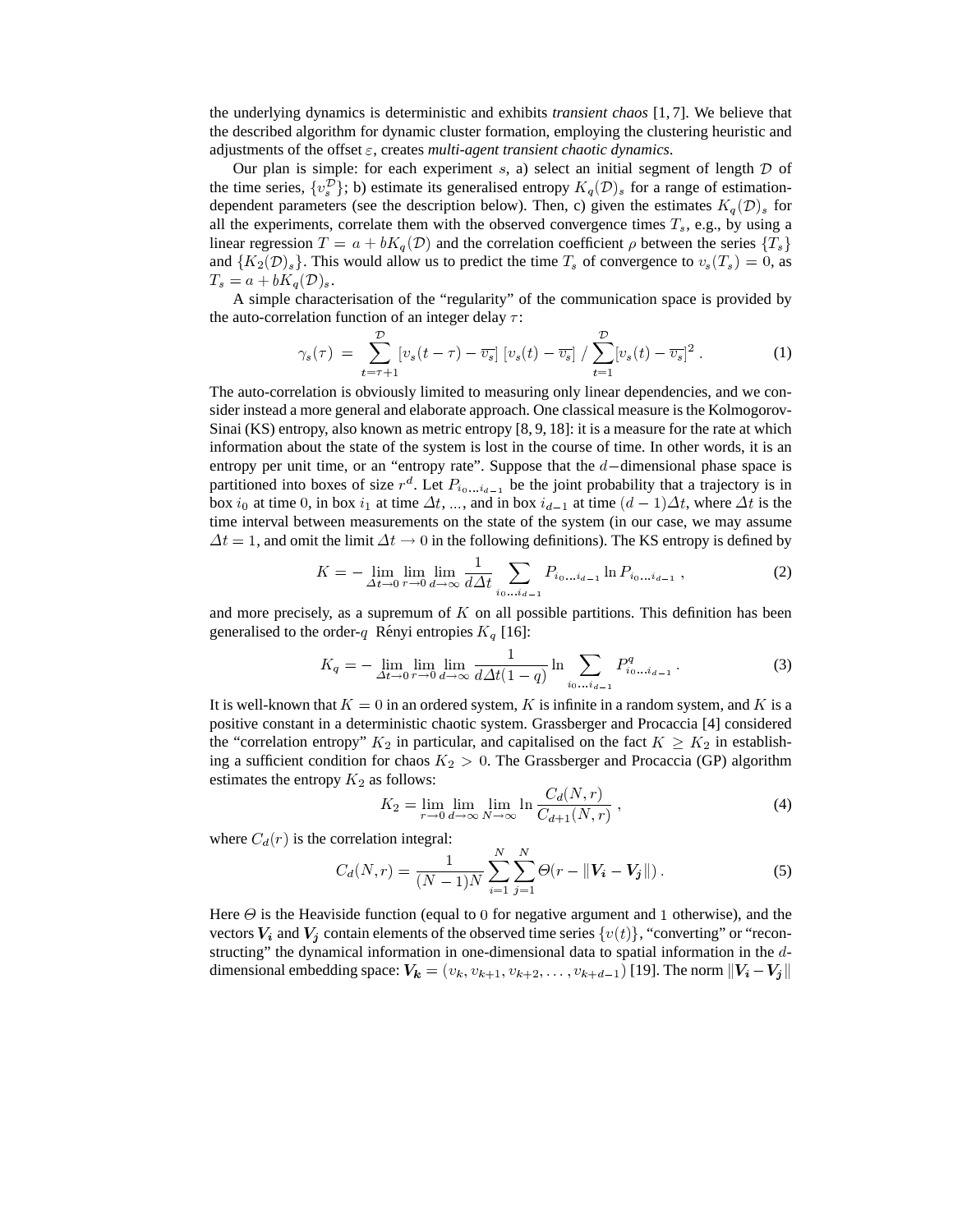is the distance between the vectors in the  $d$ -dimensional space, e.g., the maximum norm [20]:

$$
\|V_i - V_j\| = \max_{\tau=0}^{d-1} (v_{i+\tau} - v_{j+\tau})
$$
\n(6)

Put simply,  $C_d(r)$  computes the fraction of pairs of vectors in the d-dimensional embedding space that are separated by a distance less than or equal to  $r$ . In order to eliminate autocorrelation effects, the vectors in Equation (5) should be chosen to satisfy  $|i - j| > L$ , for some positive L, and at the very least  $i \neq j$  [21]. Since we consider only an initial segment of the times series, we simply set  $N = D$  in the Equation (5), estimating the entropy as

$$
K_2(d,r,\mathcal{D}) = \ln \frac{C_d(\mathcal{D},r)}{C_{d+1}(\mathcal{D},r)}.
$$
\n(7)

Now we only need to identify the embedding dimension  $\hat{d}$  and the distance  $\hat{r}$  which maximise the correlation coefficient for s experiments,  $\rho({T_s}, {K_2(d, r, \mathcal{D})_s}),$  $(r, \mathcal{D})_s$ }), over a range of d and r, and designate

$$
K_2(\mathcal{D})_s = K_2(\hat{d}, \hat{r}, \mathcal{D})_s. \tag{8}
$$

At this stage we need to make a comment on the correlation dimension. Within certain ranges of r and d, the correlation integral  $C_d(r)$  may be proportional to some power of r,  $(r) \sim r^{\nu}$  [5]. This power  $\nu$  is called the correlation dimension. If the dynamical process is unfolded by choosing a sufficiently large  $d > d_{\nu}$ , a typical slope of the plot  $\ln C_d(r)$  versus  $\ln r$ becomes independent of  $d$ . We observed (see the next section) that this minimum embedding dimension  $d_{\nu}$  is not necessarily the embedding dimension  $\bar{d}$  maximising the predictor  $K_2(\mathcal{D})$ , but a possible connection is intriguing. 3<sup>Y</sup>

The correlation dimension provides useful information about the local structure of the process and is an effective measure of its (possibly fractal) size: in particular, a random process has an "infinite" correlation dimension (its orbit is not expected to have any spatial structure). In contrast, the correlation dimension for a periodic orbit is 1, while it could be higher for some non-regular processes. A non-integer  $\nu < 1$  is an indication of a strange chaotic attractor [5]. It is worth pointing out that the GP algorithm can be used to estimate the correlation dimension of underlying chaotic transients [1].

# **4 Experimental Results**

The experiments included  $s = 1, ..., 20$  runs of the clustering algorithm, tracing the communication-volume time series  $\{v_t\}$ . As expected, the auto-correlation function  $\gamma_s(\tau)$ , Equation (1), did not advance us in our experiments: the highest correlation coefficient between convergence times  $T_s$  and auto-correlations  $\gamma_s(\tau)$ , for a range of delays  $\tau$ , was only 0.52.

We then selected an initial segment  $\mathcal{D} = 400$ , and computed correlation integrals  $C_d(400, r)$ for a wide range of embedding dimensions ( $d < 98$ ) and distances ( $1 \le r \le 1000$ , a median standard deviation of  $\{v\}_s$  being about 100). A plot  $\ln C_d(r)$  versus  $\ln r$  is shown in Figure <sup>z</sup> 2, illustrating the time series depicted in the top-left of Figure 1 (a quickly converged series,  $T = 415$ ). We can observe three well-known regions: 1) the lower region distorted by fluctuations due to the small number of points, 2) a linear "scaling" region where the power law are also anomalous shoulders in the correlation integral due to remaining autocorrelation in the  $C_d(r) \sim r^{\nu}$  holds, and 3) the upper region distorted due to the finite size of the process. There time-series data [22]. We observed that quickly converged series have an earlier onset of the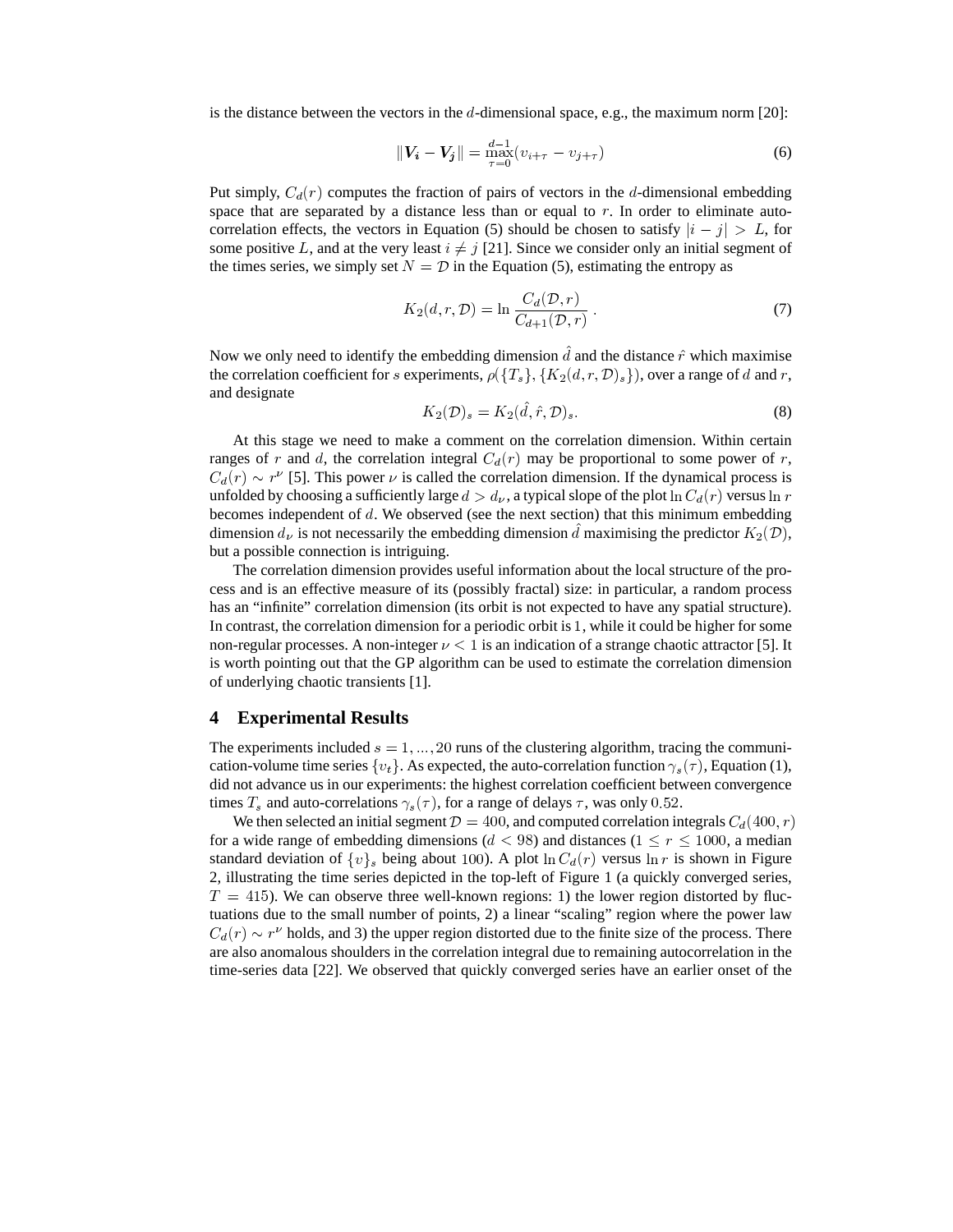upper region than slowly converged series. The plot strongly indicates a transient multi-mode process, and suggests the possibility of extracting meaningful predictors  $K_2(\mathcal{D})_s$ , specified by Equations (7)-(8).



**Fig. 2.** A plot  $\ln C_d(r)$  versus  $\ln r$  for a quickly converged series,  $T = 415$ . Embedding dimensions are shown for every  $d$  between 1 (from top-left corner) and 40, and for every 5th  $d$  between 45 and 95 (towards bottom-right corner).

Given data of s experiments: the 3-dimensional array  $K_2(d, r, \mathcal{D})_s$  for  $(r, \mathcal{D})_s$  for varying d and r, and each s, the correlation coefficient  $\rho({T_s}, {K_2(d, r, \mathcal{D})_s})$  $(r, \mathcal{D})_s$ } was determined for the range of d and r. It is shown in Figure 3, clearly reaching maximum at embedding dimensions  $6 \leq$  $d \leq 10$ , almost uniformly for all the distances r. The maximum ( $\rho = 0.898345$ ) was attained at  $d = 6$  and  $\hat{r} = 41$ , and is a very encouraging correlation value. Figure 4 shows the linear regression between  $\{T_s\}$  and  $\{K_2(\mathcal{D})\}$ , where the latter is selected according to the Equation (8) for the identified d and  $\hat{r}$ .

# **5 Conclusions and Future Work**

We considered decentralised and dynamic cluster formation in multi-agent sensor and communication networks, proposed and experimentally evaluated a predictor for the convergence time of cluster formation. The predictor  $K_2(\mathcal{D})$  is based on the generalised "correlation entropy" (a lower bound of Kolmogorov-Sinai entropy) of the volume of the inter-agent communications. The results indicate that  $K_2(\mathcal{D})$  can be well correlated with the time of cluster formation. The predictor  $K_q(\mathcal{D})$  can also be considered for other orders q, and this work is ongoing.

The dynamic cluster formation may be interpreted in self-referential terms: inter-agent messages contribute to emergence of cluster hierarchies at macro-level, and at the same time are significantly influenced by them at micro-level. Such an interdependency can also be characterised in terms of tangled hierarchies exhibiting Strange Loops [6]: "an interaction between levels in which the top level reaches back down towards the bottom level and influences it,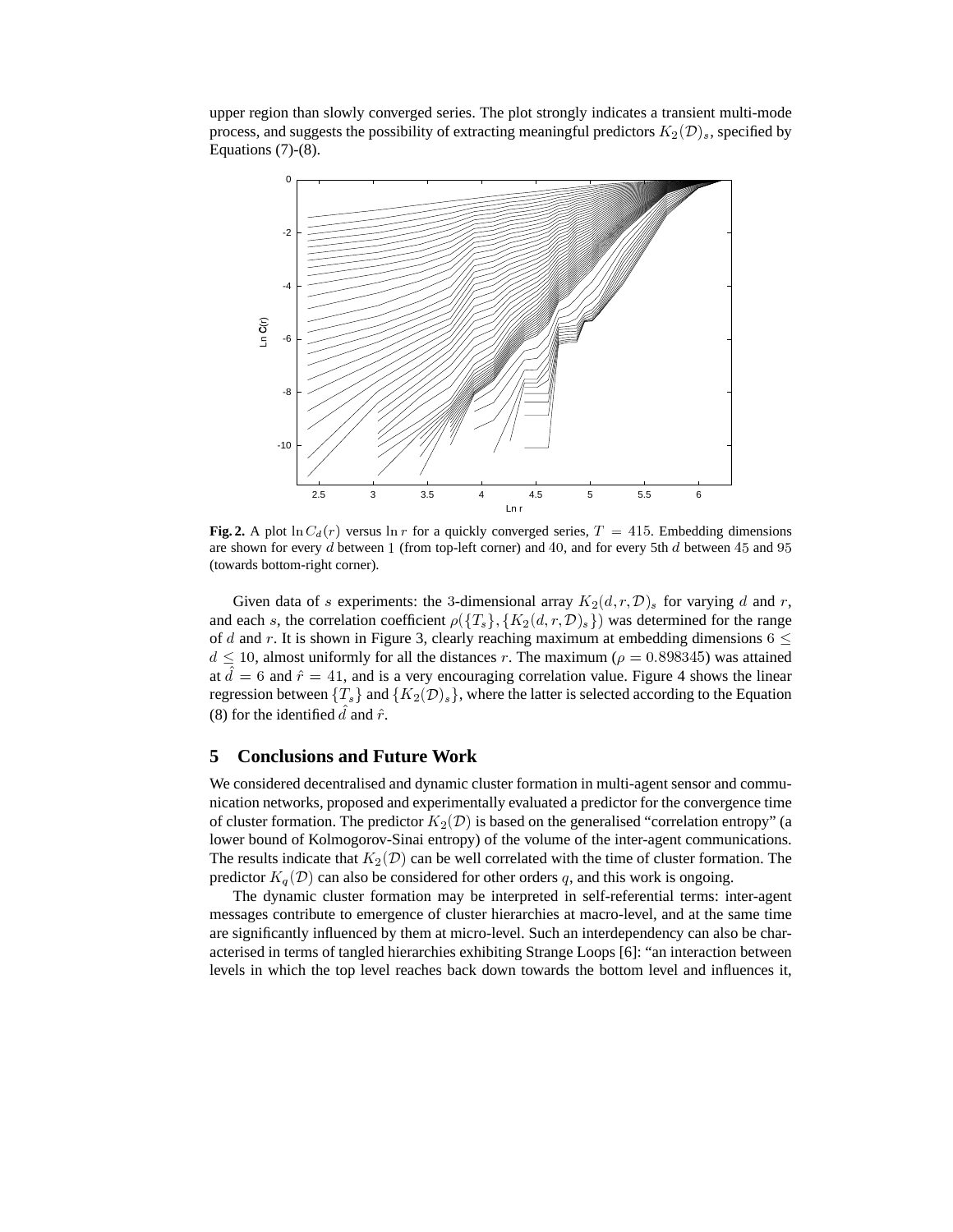

**Fig. 3.** The correlation coefficient  $\rho$  between the series  $\{T_s\}$  and  $\{K_2(\mathcal{D})\}$ , for a range of distances r. The maximum ( $\rho = 0.898345$ ) is at  $\hat{d} = 6$  and  $\hat{r} = 41$ .

while at the same time being itself determined by the bottom level". The observed *multi-agent transient chaotic dynamics* may appear precisely due to this self-referentiality.

The performance of the predictor  $K_2(\mathcal{D})$  provides a very good support for deploying other, more sophisticated algorithms in the sensing networks. The density-based algorithms may particularly be relevant in our application: e.g., DBSCAN algorithm would allow us to discover clusters with arbitrary shape [2].

**Acknowledgements** The authors are grateful to Ed Generazio and William Prosser (NASA Langley Research Center), Daniel Polani (University of Hertfordshire), Frank Horowitz (CSIRO Exploration and Mining), and to other members of the AAV team, especially Don Price and Tony Farmer (CSIRO Industrial Physics), for their encouragement and insightful comments.

### **References**

- 1. Dhamala, M., Lai, Y.C., Kostelich, E.J. Analyses of transient chaotic time series. *Physical Review E*, 64, 056207, 1–9, 2001.
- 2. Ester, M., Kriegel, H., Sander, J., and Xu, X. A Density-Based Algorithm for Discovering Clusters in Large Spatial Databases with Noise. The 2nd International Conference on Knowledge Discovery and Data Mining, 226-231, 1996.
- 3. Foreman, M., Prokopenko, M., Wang, P. Phase Transitions in Self-organising Sensor Networks. Banzhaf, W., Christaller, T., Dittrich, P., Kim, J.T. Ziegler, J. (Eds.) *Advances in Artificial Life - Proceedings of the 7th European Conference on Artificial Life*, 781–791, LNAI 2801, Springer, 2003.
- 4. Grassberger, P. and Procaccia, I. Estimation of the Kolmogorov entropy from a chaotic signal. *Physical Review A*, 28(4):2591, 1983.
- 5. Grassberger, P. and Procaccia, I. Characterization of strange attractors. *Physical Review Letters*, 50:346–349, 1983.
- 6. Hofstadter, D.R. *Godel, Escher, Bach: An Eternal Golden Braid*. New York: Vintage Books, 1989.
- 7. Jánosi, I.M., and Tél, T. Time series analysis of transient chaos. *Physical Review E*, 49(4):2756– 2763, 1994.